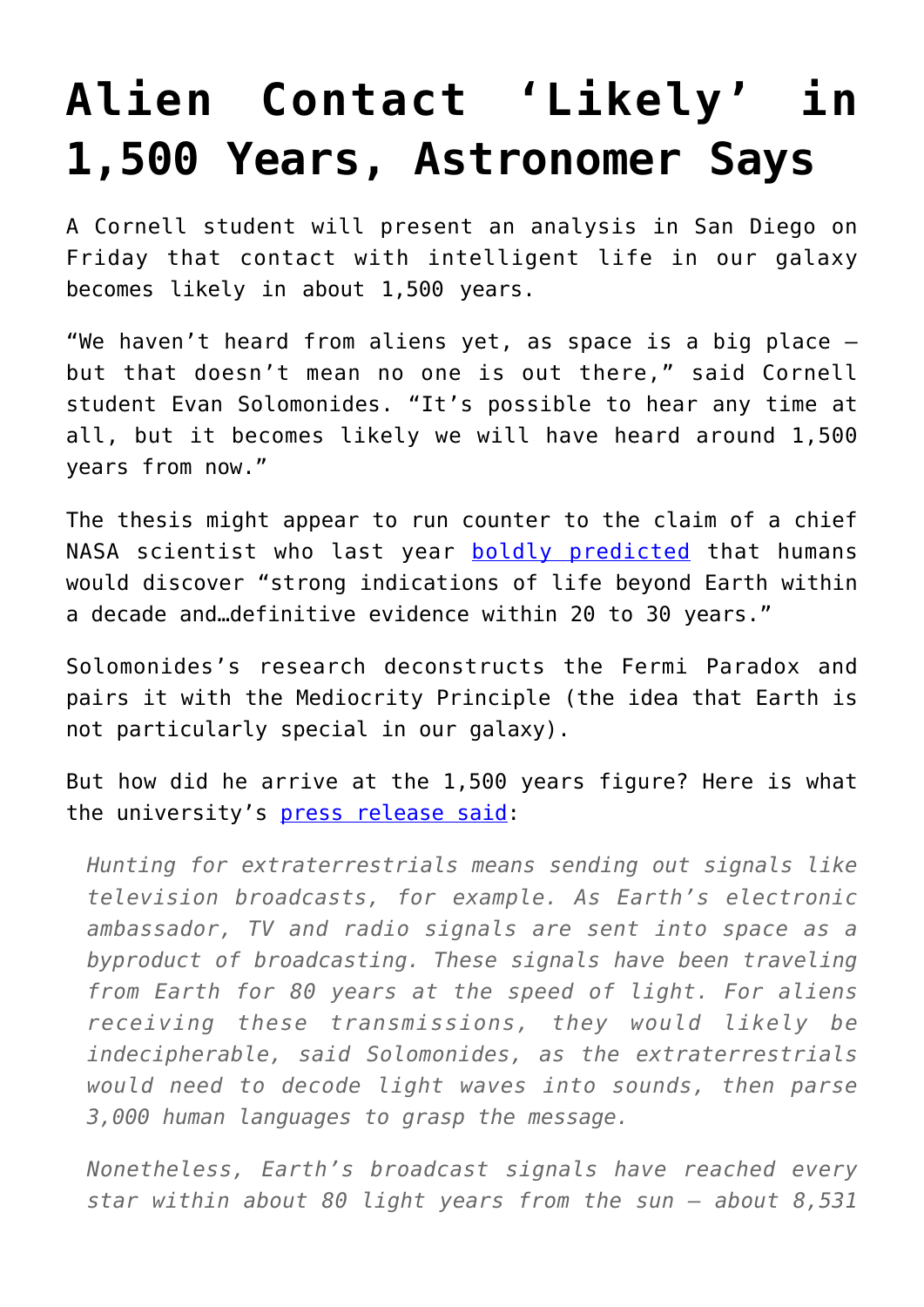*stars and 3,555 Earthlike planets….*

*Combining the equations for the Fermi Paradox and the mediocrity principle, the authors [sic] suggests Earth might hear from an alien civilization when approximately half of the Milky Way Galaxy has been signaled in about 1,500 years.*

My hunch is that Solomonides probably used some wickedly impressive math to arrive at this conclusion. But the connection to Fermi's Paradox seems a bit tenuous.

First, the Fermi Paradox does rest on the assumption that human light waves and signals will reach alien civilizations, and those civilizations will decipher and answer them. Take a look at what the Fermi Paradox actually said, via [SETI](http://www.seti.org/seti-institute/project/details/fermi-paradox):

*Fermi realized that any civilization with a modest amount of rocket technology and an immodest amount of imperial incentive could rapidly colonize the entire Galaxy. Within ten million years, every star system could be brought under the wing of empire. Ten million years may sound long, but in fact it's quite short compared with the age of the Galaxy, which is roughly ten thousand million years. Colonization of the Milky Way should be a quick exercise.*

*So what Fermi immediately realized was that the aliens have had more than enough time to pepper the Galaxy with their presence. But looking around, he didn't see any clear indication that they're out and about.*

Interstellar signals sent by humans had nothing to do with the paradox. Fermi was talking about aliens *visiting* Earth.

But let's lower the bar a little bit. Interstellar travel could be trickier than anyone realizes, after all. Why have we not heard anything from outer space?

Aliens would not need to receive a message from "the third